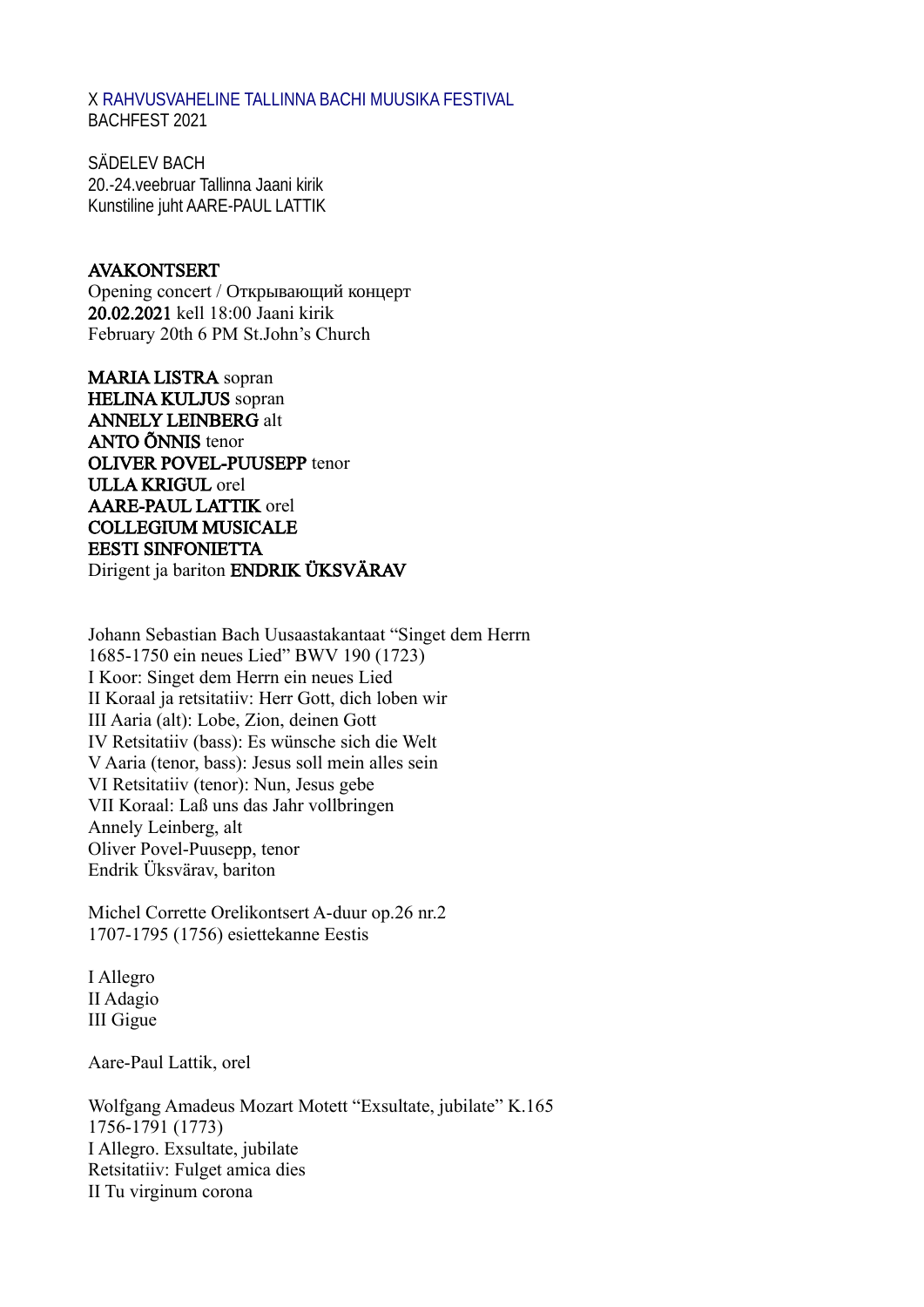III Alleluja. Allegro Maria Listra, sopran

Michel Corrette Orelikontsert d-moll op.26 nr.6 1707-1795 (1756) esiettekanne Eestis

I Allegro II Andante III Presto

Ulla Krigul, orel

Wolfgag Amadeus Mozart Adagio. Allegro KV 594 (u.1790) 1756-1791 I Adagio II Allegro III Adagio

Ulla Krigul, orel

Johann Sebastian Bach Jõulukantaat "Gloria in excelsis Deo" 1685-1750 BWV 191 (1742) I Koor: Gloria in excelsis Deo II Duett (sopran, tenor): Gloria III Koraal: Sicut erat in principio Helina Kuljus, sopran Anto Õnnis, tenor

## MAGNIFICENT!

21.02.2021 kell 18:00 Jaani kirik February 21st 6 PM St.John's Church

#### IRINA ZAHHARENKOVA klaver AARE-PAUL LATTIK orel

Johann Sebastian Bach Prelüüd ja fuuga in e BWV 548 1685-1750 (u.1727-1736) Partita nr.1 B-duur BWV 825 (1726)

I Prelude II Allemande III Courante IV Sarabande V Menuett I VI Menuett II VII Gigue

Itaalia kontsert BWV 971 (1735)

 $I -$ II Andante III Presto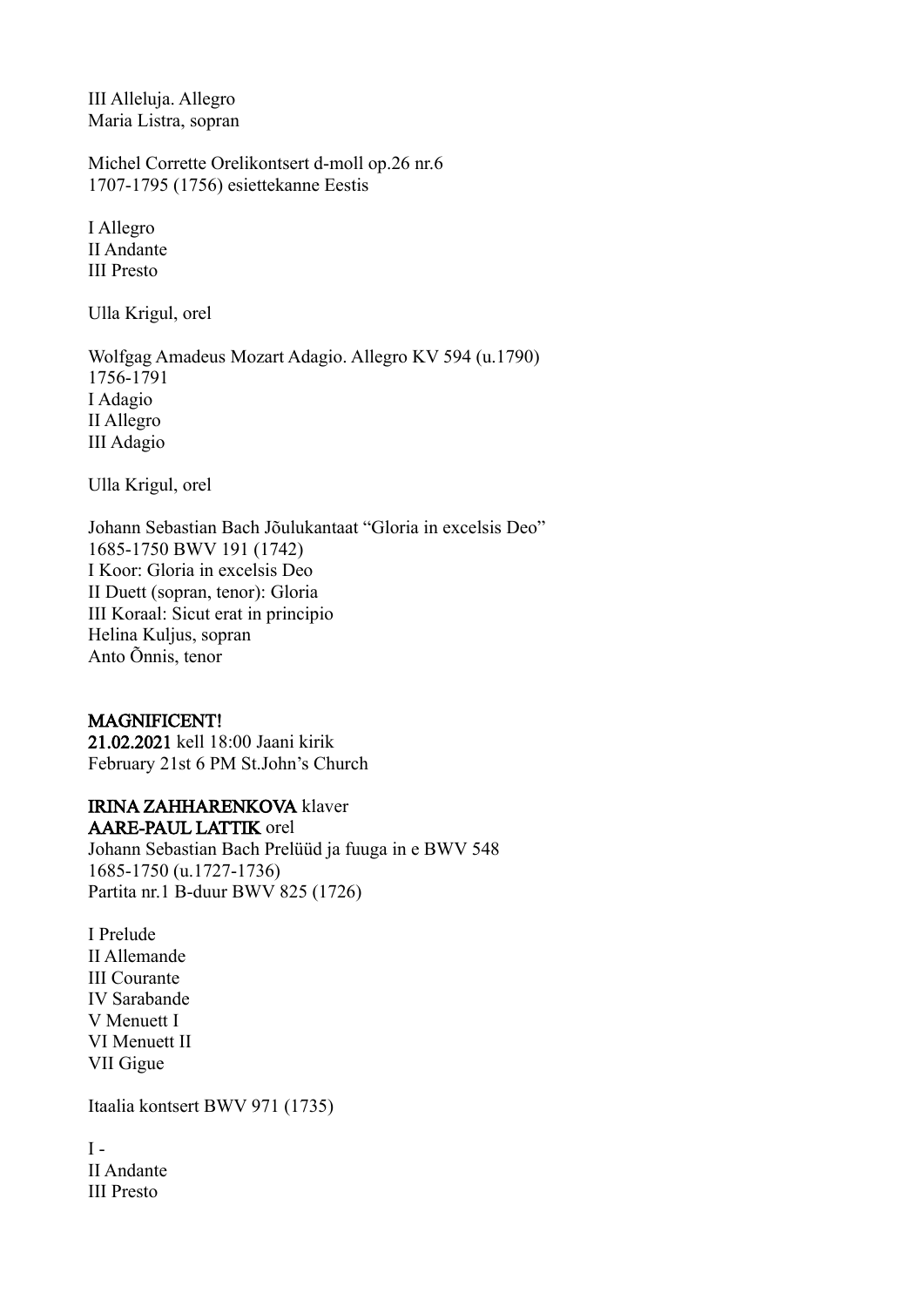Fantaasia ja fuuga in c BWV 537 (1708?) Partita nr.6 e-moll BWV 830 (1730)

I Toccata II Allemande III Corrente IV Air V Sarabande VI Tempo di Gavotta VII Gigue

#### PIDULIKUD PASUNAD

Festive Fanfares / Праздничные трубы 22.02.2021 kell 18:00 Jaani kirik February 22nd 6 PM St.John's Church

TIIA TENNO orel NEEME OTS trompet KRISTEL AER orel SIIM AIMLA saksofon

Johann Sebastian Bach Ich hatte viel Bekümmernis BWV 21 1685-1750 / (u.1713) Ferencz Liszt F. Liszti transkriptsioon J.S.Bachi 1811-1886 kantaadist BWV 21 I Grave - II Allegro

Johann Sebastian Bach Fantaasia ja fuuga a-moll BWV 561 (1881) 1685-1750 Kontsert D-duur BWV 972 (u.1713) J.S.Bachi seade Antonio Vivaldi viiulikontserdist RV 230 I Allegro - II Larghetto - III Allegro

Johann Sebastian Bach Koraalitöötlus Aus tiefer Not ich ruf zu Dir 1685-1750 / BWV 38 (u.1724) Ferencz Liszt 1811-1886

Johann Sebastian Bach Koraal Jesus bleibet meine Freude 1685-1750 kantaadist Herz und Mund und Tat und Leben BWV 147 (1723) Koraalitöötlus Wachet auf, ruft uns die Stimme BWV 645 (u 1748) Neeme Ots trompet, flüügelhorn Tiia Tenno orel

Johann Sebastian Bach Prelüüd ja fuuga h-moll 1685-1750 BWV 544(u.1727)

KLPR 89/ Siim Aimla Mu Jeesus, kes Sa õhtul hilja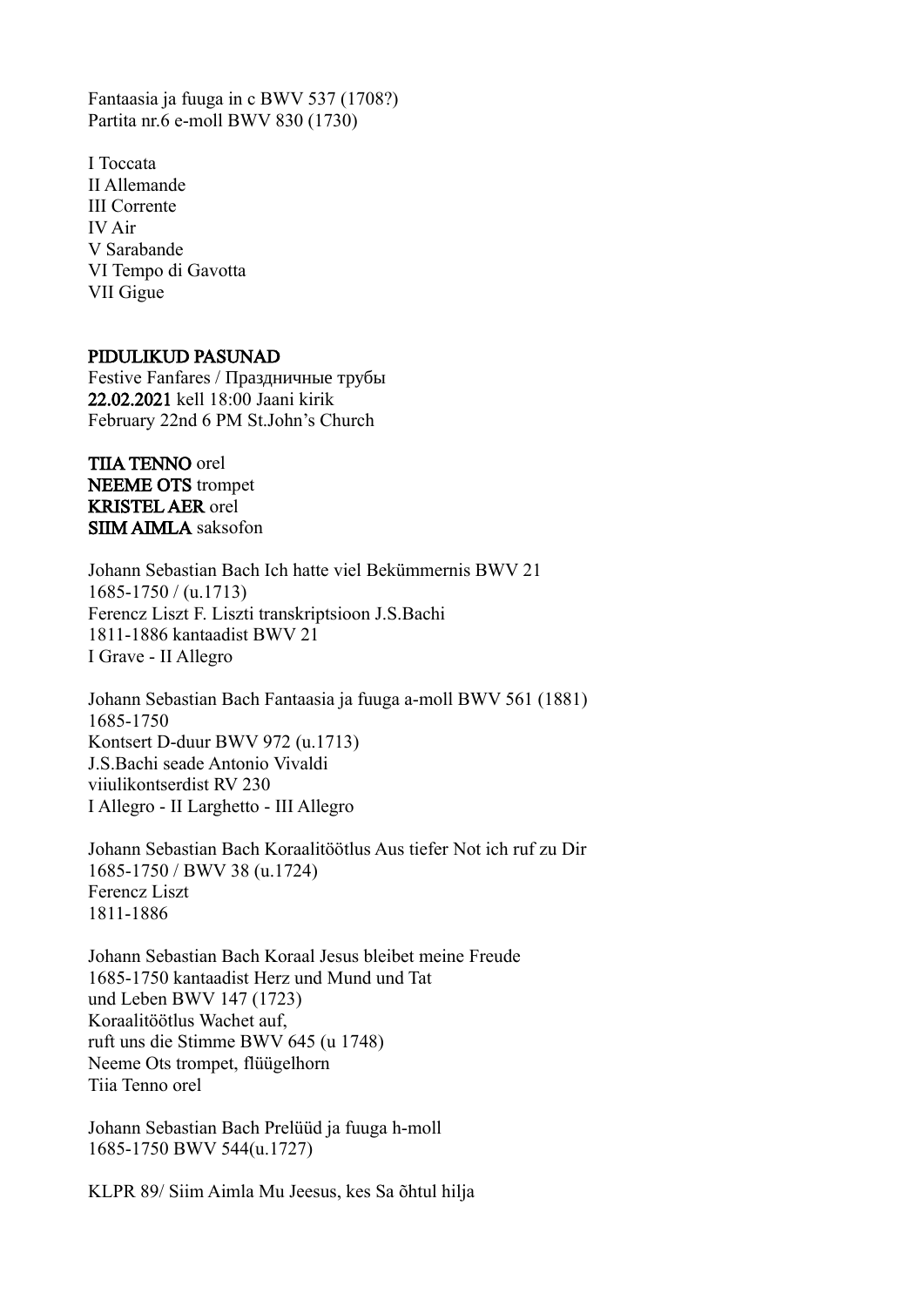1974

Cyrillus Kreek / Siim Aimla Õnnis on inimene 1889-1962 / 1974

Johann Sebastian Bach Prelüüd ja fuuga E-duur BWV 566 1685-1750 (u.1705)

Kuldar Sink / Siim Aimla Meie isa palve 1942-1995

Johann Sebastian Bach Tokaata ja fuuga d-moll BWV 565 1685-1750 (u.1704) Siim Aimla, saksofon Kristel Aer orel

## UUESTISÜND TANGOS

Rebirth in Tango / Возрождение в танго 23.02.2021 kell 18:00 Jaani kirik February 23rd 6 PM St.John's Church

### INES MAIDRE orel LEENA LAAS viiul

Johann Sebastian Bach Prelüüd ja fuuga C-duur BWV 545 (enne 1717) 1685-1750 Astor Piazzolla Ave Maria (1984) 1921-1992 seade viiulile ja orelile Ines Maidre

Johann Sebastian Bach Saraband ja Double sooloviiulile 1685-1750 Partiitast nr.1 h-moll BWV 1002 (1720) Guy Bovet Tango de los tangos (2000) 1942 tsüklist 12 Tangos Ecclesiasticos Astor Piazzolla Invierno Porteno / Talv (1969) 1921-1992 tsüklist Aastaajad Buenos Aireses seade viiulile ja orelile Ines Maidre Pierre Cochereau Süit prantsuse rahvaviisidele (1970) 1924-1984 Helilooja improvisatsioonist transkribeerinud Francois Lombard Prélude: "Légende de Saint Nicolas" Musette: "Nous n'irons plus au bois" Air: "Trimazo" Menuet: "V'là l' bon vent" Toccata: "Marche des Rois"

Astor Piazzolla Milonga del Angel (1965) 1921-1992 seade viiulile ja orelile Ines Maidre Charles Tournemire Improvisatsioon teemale "Te Deum" 1870-1939 (1930) seade Rupert Gough Astor Piazzolla Resurrección del Ángel (1965)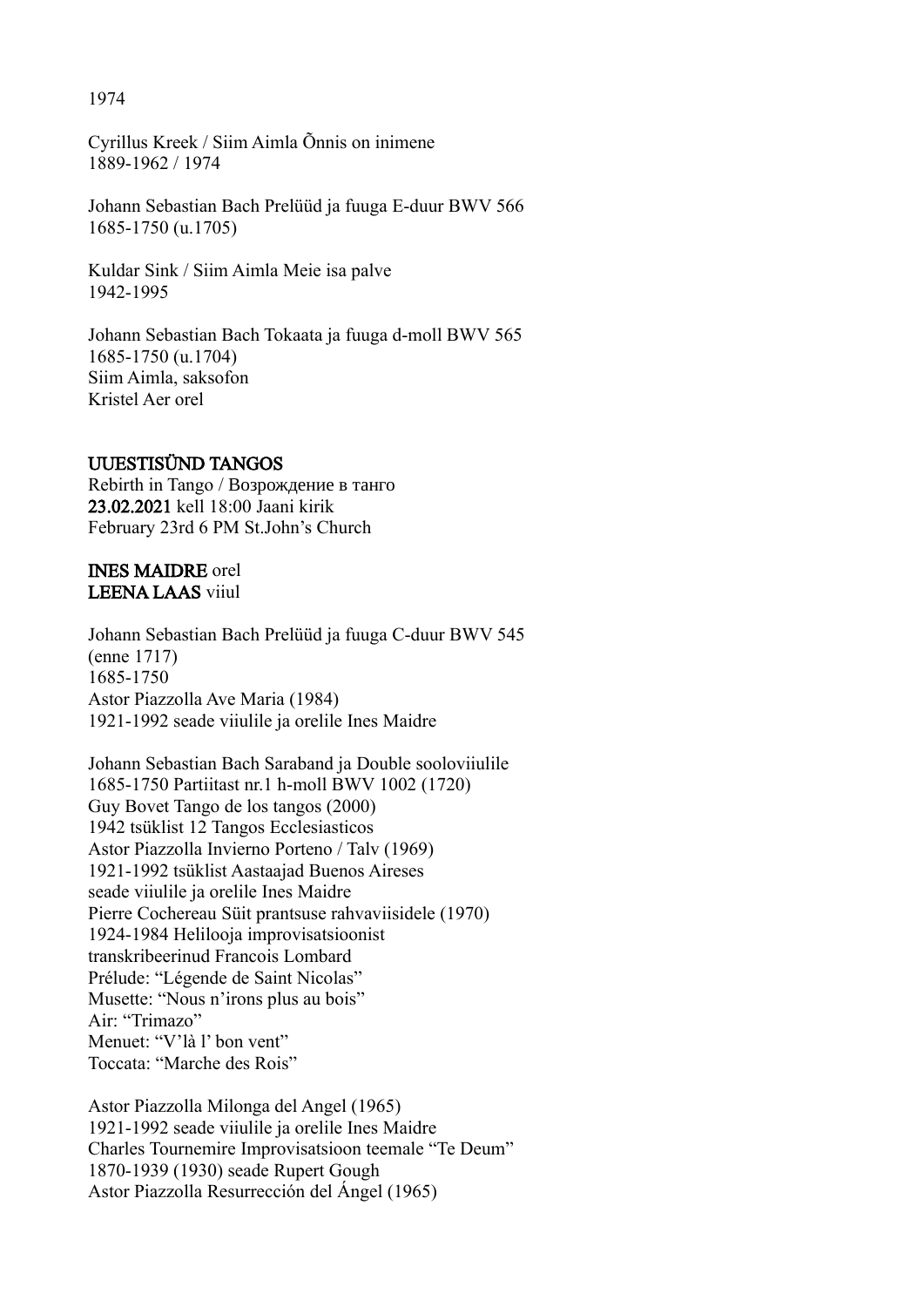1921-1992 seade viiulile ja orelile Ines Maidre

# GALAKONTSERT VANA JA UUS. BACH JA ESCAICH

Old and new. Bach and Escaich Старый и новый. Бах и Эскеш 24.02.2021 kell 18:00 Jaani kirik February 24th 6 PM St.John's Church

## KRISTEL AER orel ULLA KRIGUL orel INES MAIDRE orel TOOMAS TRASS orel

Thierry Escaich Chorals-Études (2010) (esiettekanne Eestis) 1965 I Nun freut euch, ihr Christen, chorale for Christmas II Wie schön leuchtet der Morgenstern, chorale for the Epiphany III Herzliebster Jesu, chorale for the Passion IV O Haupt voll Blut und Wunden, chorale for the Passion V Christ ist erstanden, chorale for Eastern VI Nun bitten wir den Heiligen Geist, chorale for Pentecost

Johann Sebastian Bach Koraalide seaded orelile 1685-1750 Improvisatsioonid Johann Sebastian Bachi seades koraal "Nun freucht euch, ihr Christen" Toomas Trass kooriorel Thierry Escaich "Nun freucht euch, ihr Christen" Ines Maidre, suur orel Toomas Trass Improvisatsioon teemal "Nun freucht euch, ihr Christen" Toomas Trass kooriorel Johann Sebastian Bachi seades koraal "Wie schön leuchtet der Morgenstern" Toomas Trass kooriorel

Thierry Eschaich "Wie schön leuchtet der Morgenstern" Ines Maidre, suur orel Johann Sebastian Bach koraalielmäng "Wie schön leuchtet der Morgenstern" Kristel Aer, kooriorel Johann Sebastian Bachi seades koraal "Herzlieber Jesu" Kristel Aer, kooriorel Thierry Escaich "Herzlieber Jesu" Ulla Krigul, suur orel Johann Sebastian Bach "Herzlieber Jesu" BWV 1093 Ines Maidre, kooriorel Johann Sebastian Bachi seades koraal "O haupt voll Blut und Wunden" Ines Maidre, kooriorel Thierry Escaich "O haupt voll Blut und Wunden" Ulla Krigul, suur orel